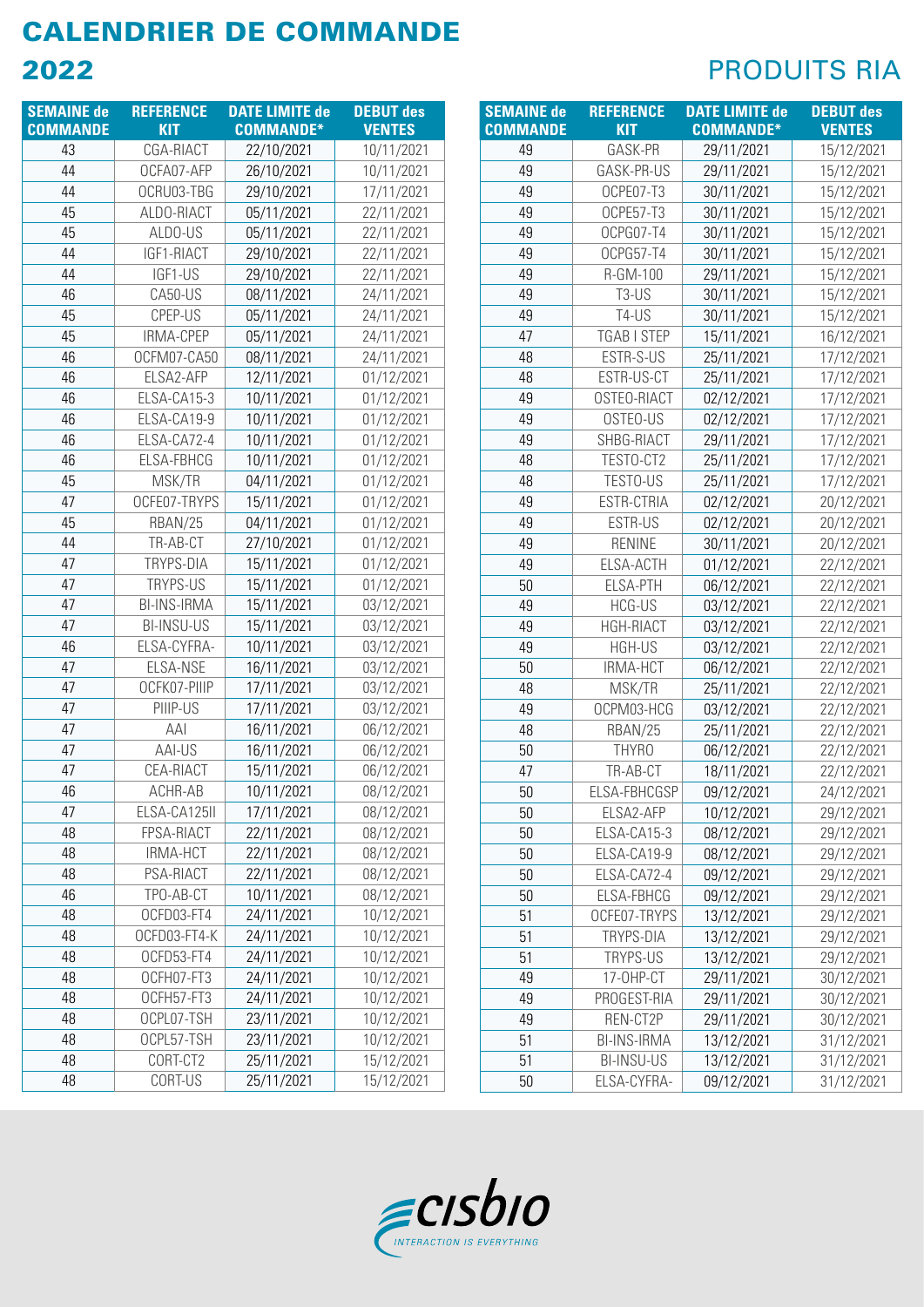| <b>SEMAINE de</b> | <b>REFERENCE</b>   | <b>DATE LIMITE de</b>    | <b>DEBUT des</b>         |
|-------------------|--------------------|--------------------------|--------------------------|
| <b>COMMANDE</b>   | <b>KIT</b>         | <b>COMMANDE*</b>         | <b>VENTES</b>            |
| 51                | ELSA-NSE           | 14/12/2021               | 31/12/2021               |
| 51                | OCFK07-PIIIP       | 15/12/2021               | 31/12/2021               |
| 51                | PIIIP-US           | 15/12/2021               | 31/12/2021               |
| 51                | AAI                | 14/12/2021               | 03/01/2022               |
| 51                | AAI-US             | 14/12/2021               | 03/01/2022               |
| 51                | CEA-RIACT          | 13/12/2021               | 03/01/2022               |
| 52                | CA50-US            | 20/12/2021               | 05/01/2022               |
| 51                | CGA-RIACT          | 17/12/2021               | 05/01/2022               |
| 51                | CPEP-US            | 16/12/2021               | 05/01/2022               |
| 51                | ELSA-CA125II       | 15/12/2021               | 05/01/2022               |
| 52                | FPSA-RIACT         | 20/12/2021               | 05/01/2022               |
| 51                | IRMA-CPEP          | 16/12/2021               | 05/01/2022               |
| 52                | IRMA-HCT           | 20/12/2021               | 05/01/2022               |
| 52                | OCFA07-AFP         | 21/12/2021               | 05/01/2022               |
| 52                | OCFM07-CA50        | 20/12/2021               | 05/01/2022               |
| 52                | PSA-RIACT          | 20/12/2021               | 05/01/2022               |
| 52                | OCFD03-FT4         | 22/12/2021               | 07/01/2022               |
| 52                | OCFD03-FT4-K       | 22/12/2021               | 07/01/2022               |
| 52                | OCFD53-FT4         | 22/12/2021               | 07/01/2022               |
| 52                | OCFH07-FT3         | 22/12/2021               | 07/01/2022               |
| 52                | OCFH57-FT3         | 22/12/2021               | 07/01/2022               |
| 52                | OCPL07-TSH         | 21/12/2021               | 07/01/2022               |
| 52                | OCPL57-TSH         | 21/12/2021               | 07/01/2022               |
| 49                | ACHR-AB            | 01/12/2021               | 12/01/2022               |
| 52                | CORT-CT2           | 23/12/2021               | 12/01/2022               |
| 52                | CORT-US<br>GASK-PR | 23/12/2021               | 12/01/2022               |
| 53<br>53          | GASK-PR-US         | 27/12/2021<br>27/12/2021 | 12/01/2022<br>12/01/2022 |
| 53                | OCPE07-T3          | 28/12/2021               | 12/01/2022               |
| 53                | OCPE57-T3          | 28/12/2021               | 12/01/2022               |
| 53                | OCPG07-T4          | 28/12/2021               | 12/01/2022               |
| 53                | OCPG57-T4          | 28/12/2021               | 12/01/2022               |
| 53                | OCRU03-TBG         | 27/12/2021               | 12/01/2022               |
| 53                | R-GM-100           | 27/12/2021               | 12/01/2022               |
| 53                | T3-US              | 28/12/2021               | 12/01/2022               |
| 53                | T4-US              | 28/12/2021               | 12/01/2022               |
| 51                | TGAB I STEP        | 13/12/2021               | 13/01/2022               |
| 52                | ESTR-S-US          | 23/12/2021               | 14/01/2022               |
| 52                | ESTR-US-CT         | 23/12/2021               | 14/01/2022               |
| 53                | OSTEO-RIACT        | 30/12/2021               | 14/01/2022               |
| 53                | OSTEO-US           | 30/12/2021               | 14/01/2022               |
| 53                | ALDO-RIACT         | 30/12/2021               | 17/01/2022               |
| 53                | ALDO-US            | 30/12/2021               | 17/01/2022               |
| 53                | IGF1-RIACT         | 27/12/2021               | 17/01/2022               |
| 53                | IGF1-US            | 27/12/2021               | 17/01/2022               |
| 53                | <b>RENINE</b>      | 28/12/2021               | 17/01/2022               |
| 53                | ELSA-ACTH          | 29/12/2021               | 19/01/2022               |
| 2                 | ELSA-PTH           | 03/01/2022               | 19/01/2022               |
| 53                | <b>HGH-RIACT</b>   | 31/12/2021               | 19/01/2022               |
| 53                | <b>HGH-US</b>      | 31/12/2021               | 19/01/2022               |
| $\overline{c}$    | <b>IRMA-HCT</b>    | 03/01/2022               | 19/01/2022               |
| 2                 | THYRO              | 03/01/2022               | 19/01/2022               |
| $\overline{2}$    | ELSA-FBHCGSP       | 06/01/2022               | 21/01/2022               |
| $\overline{2}$    | ELSA2-AFP          | 07/01/2022               | 26/01/2022               |
| $\overline{2}$    | ELSA-CA15-3        | 05/01/2022               | 26/01/2022               |

| <b>SEMAINE de</b> | <b>REFERENCE</b>   | <b>DATE LIMITE de</b> | <b>DEBUT des</b> |
|-------------------|--------------------|-----------------------|------------------|
| <b>COMMANDE</b>   | <b>KIT</b>         | <b>COMMANDE*</b>      | <b>VENTES</b>    |
| $\overline{2}$    | ELSA-CA19-9        | 05/01/2022            | 26/01/2022       |
| $\overline{2}$    | ELSA-CA72-4        | 06/01/2022            | 26/01/2022       |
| $\overline{2}$    | ELSA-FBHCG         | 06/01/2022            | 26/01/2022       |
| 53                | MSK/TR             | 30/12/2021            | 26/01/2022       |
| 3                 | OCFE07-TRYPS       | 10/01/2022            | 26/01/2022       |
| 53                | RBAN/25            | 30/12/2021            | 26/01/2022       |
| 52                | TR-AB-CT           | 23/12/2021            | 26/01/2022       |
| 3                 | TRYPS-DIA          | 10/01/2022            | 26/01/2022       |
| 3                 | TRYPS-US           | 10/01/2022            | 26/01/2022       |
| 51                | VGC/25             | 15/12/2021            | 26/01/2022       |
| 51                | <b>VGK/25</b>      | 15/12/2021            | 26/01/2022       |
| 53                | REN-CT2P           | 27/12/2021            | 27/01/2022       |
| 3                 | <b>BI-INS-IRMA</b> | 10/01/2022            | 28/01/2022       |
| 3                 | <b>BI-INSU-US</b>  | 10/01/2022            | 28/01/2022       |
| $\overline{2}$    | ELSA-CYFRA-        | 06/01/2022            | 28/01/2022       |
| 3                 | ELSA-NSE           | 11/01/2022            | 28/01/2022       |
| 3                 | OCFK07-PIIIP       | 12/01/2022            | 28/01/2022       |
| 3                 | PIIIP-US           | 12/01/2022            | 28/01/2022       |
| 3                 | AAI                | 11/01/2022            | 31/01/2022       |
| 3                 | AAI-US             | 11/01/2022            | 31/01/2022       |
| 3                 | CEA-RIACT          | 10/01/2022            | 31/01/2022       |
| $\overline{2}$    | ACHR-AB            | 05/01/2022            | 02/02/2022       |
| 3                 | ELSA-CA125II       | 12/01/2022            | 02/02/2022       |
| 4                 | FPSA-RIACT         | 17/01/2022            | 02/02/2022       |
| 4                 | IRMA-HCT           | 17/01/2022            | 02/02/2022       |
| 4                 | PSA-RIACT          | 17/01/2022            | 02/02/2022       |
| $\overline{2}$    | TPO-AB-CT          | 05/01/2022            | 02/02/2022       |
| 4                 | OCFD03-FT4         | 19/01/2022            | 04/02/2022       |
| 4                 | OCFD03-FT4-K       | 19/01/2022            | 04/02/2022       |
| 4                 | OCFD53-FT4         | 19/01/2022            | 04/02/2022       |
| 4                 | OCFH07-FT3         | 19/01/2022            | 04/02/2022       |
| 4                 | OCFH57-FT3         | 19/01/2022            | 04/02/2022       |
| 4                 | OCPL07-TSH         | 18/01/2022            | 04/02/2022       |
| 4                 | OCPL57-TSH         | 18/01/2022            | 04/02/2022       |
| 4                 | CORT-CT2           | 20/01/2022            | 09/02/2022       |
| 4                 | CORT-US            | 20/01/2022            | 09/02/2022       |
| 5                 | GASK-PR            | 24/01/2022            | 09/02/2022       |
| 5                 | GASK-PR-US         | 24/01/2022            | 09/02/2022       |
| 5                 | OCPE07-T3          | 25/01/2022            | 09/02/2022       |
| 5                 | OCPE57-T3          | 25/01/2022            | 09/02/2022       |
| 5                 | OCPG07-T4          | 25/01/2022            | 09/02/2022       |
| 5                 | OCPG57-T4          | 25/01/2022            | 09/02/2022       |
| 5                 | R-GM-100           | 24/01/2022            | 09/02/2022       |
| 5                 | T3-US              | 25/01/2022            | 09/02/2022       |
| 5                 | T4-US              | 25/01/2022            | 09/02/2022       |
| 3                 | 17-OHP-CT          | 10/01/2022            | 10/02/2022       |
| 3                 | PROGEST-RIA        | 10/01/2022            | 10/02/2022       |
| 3                 | TGAB I STEP        | 10/01/2022            | 10/02/2022       |
| 4                 | ESTR-S-US          | 20/01/2022            | 11/02/2022       |
| 4                 | ESTR-US-CT         | 20/01/2022            | 11/02/2022       |

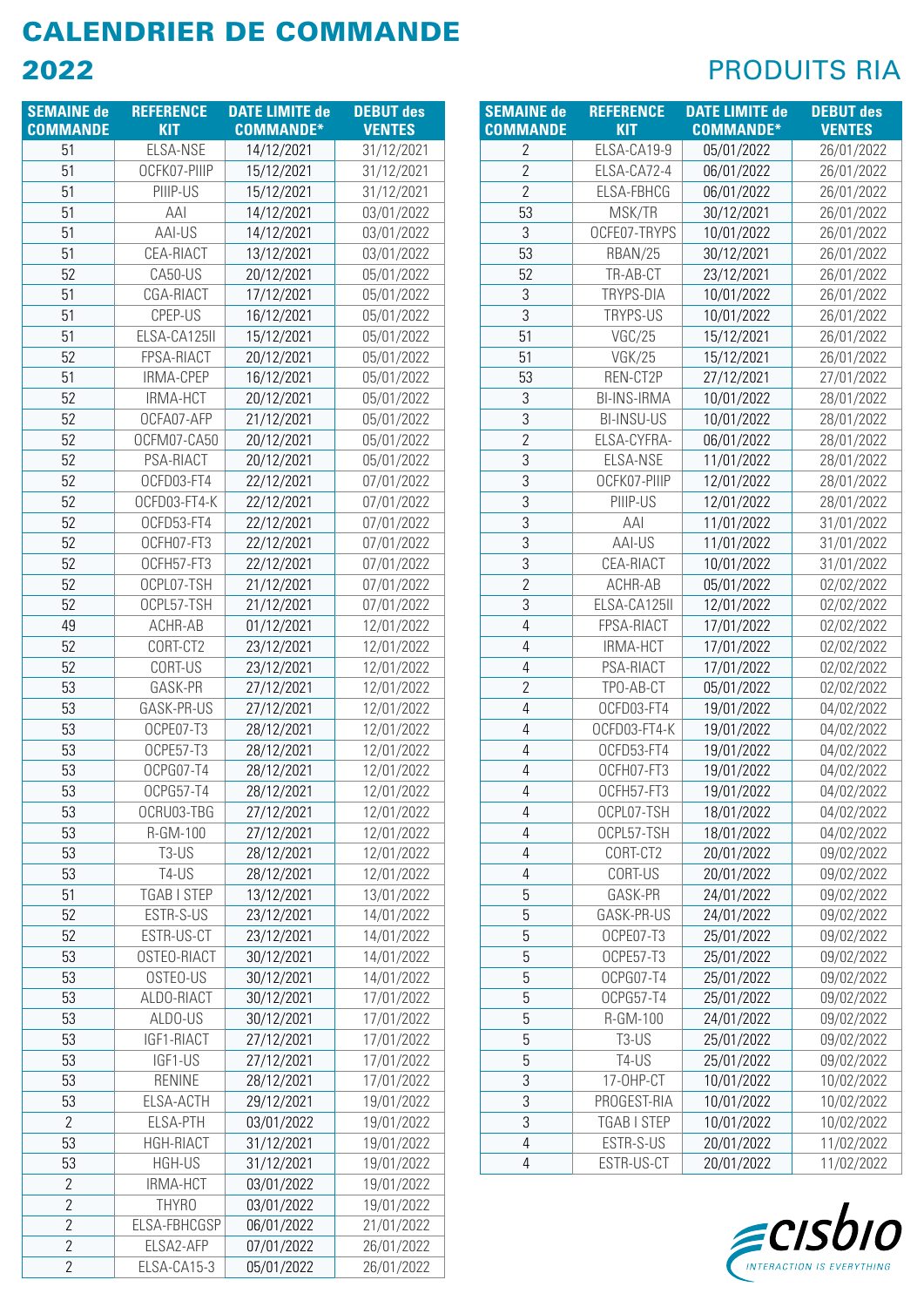| <b>SEMAINE de</b> | <b>REFERENCE</b>   | <b>DATE LIMITE de</b> | <b>DEBUT des</b> |
|-------------------|--------------------|-----------------------|------------------|
| <b>COMMANDE</b>   | <b>KIT</b>         | <b>COMMANDE*</b>      | <b>VENTES</b>    |
| 5                 | OSTEO-RIACT        | 27/01/2022            | 11/02/2022       |
| 5                 | OSTEO-US           | 27/01/2022            | 11/02/2022       |
| 5                 | SHBG-RIACT         | 24/01/2022            | 11/02/2022       |
| 4                 | TESTO-CT2          | 20/01/2022            | 11/02/2022       |
| 4                 | TESTO-US           | 20/01/2022            | 11/02/2022       |
| 5                 | ESTR-CTRIA         | 27/01/2022            | 14/02/2022       |
| 5                 | ESTR-US            | 27/01/2022            | 14/02/2022       |
| 5                 | <b>RENINE</b>      | 25/01/2022            | 14/02/2022       |
| 6                 | CA50-US            | 31/01/2022            | 16/02/2022       |
| 5                 | CPEP-US            | 27/01/2022            | 16/02/2022       |
| 5                 | ELSA-ACTH          | 26/01/2022            | 16/02/2022       |
| 6                 | <b>ELSA-PTH</b>    | 31/01/2022            | 16/02/2022       |
| 5                 | <b>HCG-US</b>      | 28/01/2022            | 16/02/2022       |
| 5                 | HGH-RIACT          | 28/01/2022            | 16/02/2022       |
| 5                 | HGH-US             | 28/01/2022            | 16/02/2022       |
| 5                 | IRMA-CPEP          | 27/01/2022            | 16/02/2022       |
| 6                 | IRMA-HCT           | 31/01/2022            | 16/02/2022       |
| 6                 | OCFM07-CA50        | 31/01/2022            | 16/02/2022       |
| 5                 | OCPM03-HCG         | 28/01/2022            | 16/02/2022       |
| 6                 | THYR <sub>0</sub>  | 31/01/2022            | 16/02/2022       |
| 6                 | ELSA-FBHCGSP       | 03/02/2022            | 18/02/2022       |
| 6                 | ELSA2-AFP          | 04/02/2022            | 23/02/2022       |
| 6                 | ELSA-CA15-3        | 02/02/2022            | 23/02/2022       |
| 6                 | ELSA-CA19-9        | 02/02/2022            | 23/02/2022       |
| 6                 | ELSA-CA72-4        | 03/02/2022            | 23/02/2022       |
| 6                 | ELSA-FBHCG         | 03/02/2022            | 23/02/2022       |
| 5                 | MSK/TR             | 27/01/2022            | 23/02/2022       |
| 7                 | OCFE07-TRYPS       | 07/02/2022            | 23/02/2022       |
| 5                 | RBAN/25            | 27/01/2022            | 23/02/2022       |
| 4                 | TR-AB-CT           | 20/01/2022            | 23/02/2022       |
| $\overline{7}$    | TRYPS-DIA          | 07/02/2022            | 23/02/2022       |
| $\overline{7}$    | TRYPS-US           | 07/02/2022            | 23/02/2022       |
| 5                 | REN-CT2P           | 24/01/2022            | 24/02/2022       |
| 7                 | <b>BI-INS-IRMA</b> | 07/02/2022            | 25/02/2022       |
| 7                 | <b>BI-INSU-US</b>  | 07/02/2022            | 25/02/2022       |
| 6                 | ELSA-CYFRA-        | 03/02/2022            | 25/02/2022       |
| 7                 | ELSA-NSE           | 08/02/2022            | 25/02/2022       |
| 7                 | OCFK07-PIIIP       | 09/02/2022            | 25/02/2022       |
| 7                 | PIIIP-US           | 09/02/2022            | 25/02/2022       |
| 7                 | AAI                | 08/02/2022            | 28/02/2022       |
| 7                 | AAI-US             | 08/02/2022            | 28/02/2022       |
| $\overline{7}$    | CEA-RIACT          | 07/02/2022            | 28/02/2022       |
| 6                 | ACHR-AB            | 02/02/2022            | 02/03/2022       |
| $\overline{7}$    | CGA-RIACT          | 11/02/2022            | 02/03/2022       |
| 7                 | ELSA-CA125II       | 09/02/2022            | 02/03/2022       |
| 8                 | FPSA-RIACT         | 14/02/2022            | 02/03/2022       |
| 8                 | <b>IRMA-HCT</b>    | 14/02/2022            | 02/03/2022       |
| 8                 | OCFA07-AFP         | 15/02/2022            | 02/03/2022       |
| 8                 | PSA-RIACT          | 14/02/2022            | 02/03/2022       |
| 8                 | OCFD03-FT4         | 16/02/2022            | 04/03/2022       |
| 8                 | OCFD03-FT4-K       | 16/02/2022            | 04/03/2022       |
| 8                 | OCFD53-FT4         | 16/02/2022            | 04/03/2022       |
| 8                 | OCFH07-FT3         | 16/02/2022            | 04/03/2022       |
| 8                 | OCFH57-FT3         | 16/02/2022            | 04/03/2022       |
| 8                 | OCPL07-TSH         | 15/02/2022            | 04/03/2022       |

| <b>SEMAINE</b> de | <b>REFERENCE</b>   | <b>DATE LIMITE de</b> | <b>DEBUT des</b> |
|-------------------|--------------------|-----------------------|------------------|
| <b>COMMANDE</b>   | <b>KIT</b>         | <b>COMMANDE*</b>      | <b>VENTES</b>    |
| 8                 | OCPL57-TSH         | 15/02/2022            | 04/03/2022       |
| 8                 | CORT-CT2           | 17/02/2022            | 09/03/2022       |
| 8                 | CORT-US            | 17/02/2022            | 09/03/2022       |
| 9                 | GASK-PR            | 21/02/2022            | 09/03/2022       |
| 9                 | GASK-PR-US         | 21/02/2022            | 09/03/2022       |
| 9                 | OCPE07-T3          | 22/02/2022            | 09/03/2022       |
| 9                 | OCPE57-T3          | 22/02/2022            | 09/03/2022       |
| 9                 | OCPG07-T4          | 22/02/2022            | 09/03/2022       |
| 9                 | OCPG57-T4          | 22/02/2022            | 09/03/2022       |
| 9                 | OCRU03-TBG         | 21/02/2022            | 09/03/2022       |
| 9                 | R-GM-100           | 21/02/2022            | 09/03/2022       |
| 9                 | T3-US              | 22/02/2022            | 09/03/2022       |
| 9                 | T4-US              | 22/02/2022            | 09/03/2022       |
| $\overline{7}$    | <b>VGC/25</b>      | 09/02/2022            | 09/03/2022       |
| 7                 | <b>VGK/25</b>      | 09/02/2022            | 09/03/2022       |
| 7                 | TGAB I STEP        | 07/02/2022            | 10/03/2022       |
| 8                 | ESTR-S-US          | 17/02/2022            | 11/03/2022       |
| 8                 | ESTR-US-CT         | 17/02/2022            | 11/03/2022       |
| 9                 | OSTEO-RIACT        | 24/02/2022            | 11/03/2022       |
| 9                 | OSTEO-US           | 24/02/2022            | 11/03/2022       |
| 9                 | ALDO-RIACT         | 24/02/2022            | 14/03/2022       |
| 9                 | ALDO-US            | 24/02/2022            | 14/03/2022       |
| 9                 | IGF1-RIACT         | 21/02/2022            | 14/03/2022       |
| 9                 | IGF1-US            | 21/02/2022            | 14/03/2022       |
| 9                 | <b>RENINE</b>      | 22/02/2022            | 14/03/2022       |
| 9                 | ELSA-ACTH          | 23/02/2022            | 16/03/2022       |
| 10                | <b>ELSA-PTH</b>    | 28/02/2022            | 16/03/2022       |
| 9                 | HGH-RIACT          | 25/02/2022            | 16/03/2022       |
| 9                 | <b>HGH-US</b>      | 25/02/2022            | 16/03/2022       |
| 10                | <b>IRMA-HCT</b>    | 28/02/2022            | 16/03/2022       |
| 10                | THYR <sub>0</sub>  | 28/02/2022            | 16/03/2022       |
| 10                | ELSA-FBHCGSP       | 03/03/2022            | 18/03/2022       |
| 10                | ELSA2-AFP          | 04/03/2022            | 23/03/2022       |
| 10                | ELSA-CA15-3        | 02/03/2022            | 23/03/2022       |
| 10                | ELSA-CA19-9        | 02/03/2022            | 23/03/2022       |
| 10                | ELSA-CA72-4        | 03/03/2022            | 23/03/2022       |
| 10                | ELSA-FBHCG         | 03/03/2022            | 23/03/2022       |
| 9                 | MSK/TR             | 24/02/2022            | 23/03/2022       |
| 11                | OCFE07-TRYPS       | 07/03/2022            | 23/03/2022       |
| 9                 | RBAN/25            | 24/02/2022            | 23/03/2022       |
| 8                 | TR-AB-CT           | 17/02/2022            | 23/03/2022       |
| 11                | TRYPS-DIA          | 07/03/2022            | 23/03/2022       |
| 11                | TRYPS-US           | 07/03/2022            | 23/03/2022       |
| 9                 | 17-OHP-CT          | 21/02/2022            | 24/03/2022       |
| 9                 | PROGEST-RIA        | 21/02/2022            | 24/03/2022       |
| 9                 | REN-CT2P           | 21/02/2022            | 24/03/2022       |
| 11                | <b>BI-INS-IRMA</b> | 07/03/2022            | 25/03/2022       |
| 11                | <b>BI-INSU-US</b>  | 07/03/2022            | 25/03/2022       |
| 10                | ELSA-CYFRA-        | 03/03/2022            | 25/03/2022       |
| 11                | ELSA-NSE           | 08/03/2022            | 25/03/2022       |

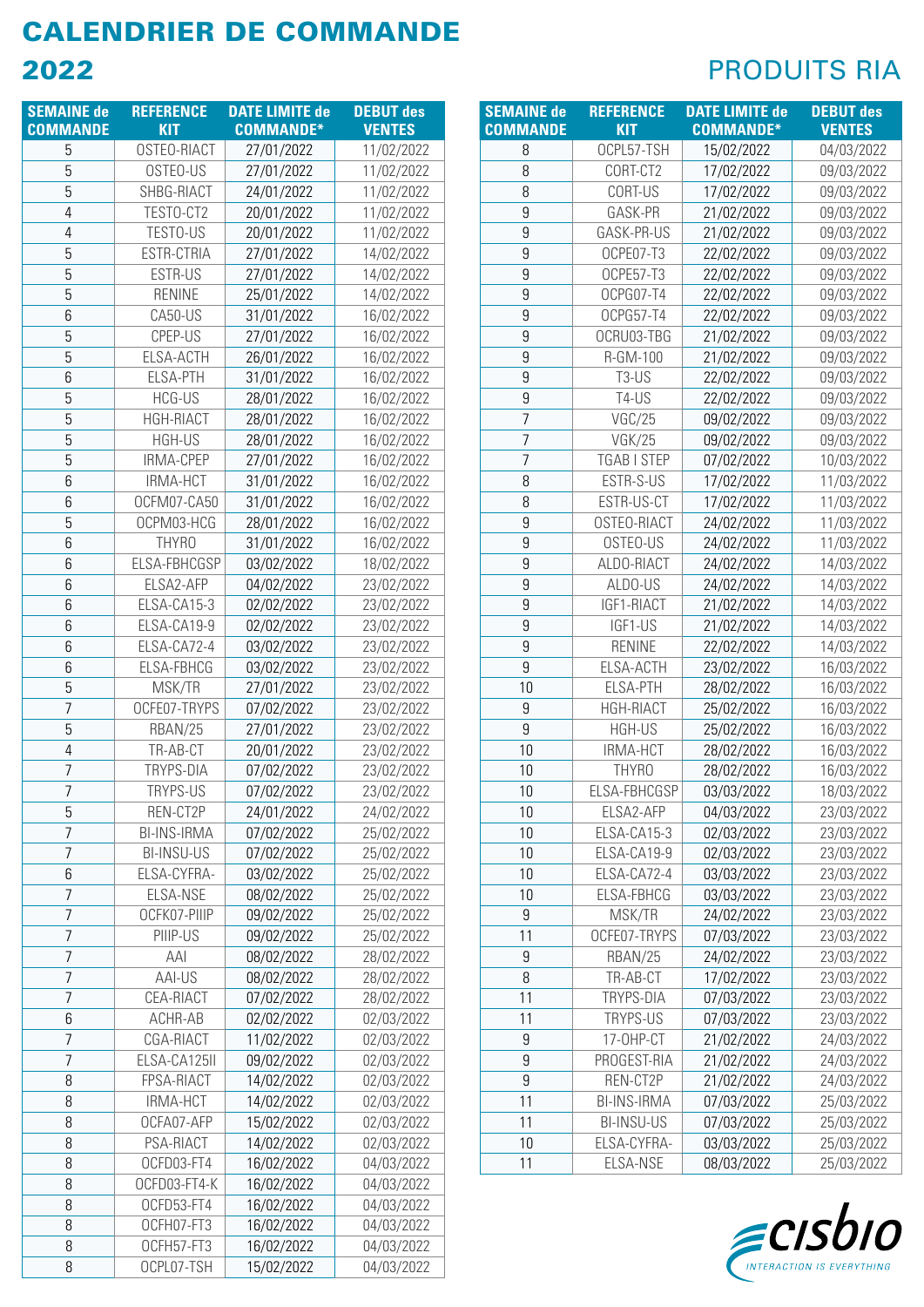| <b>SEMAINE de</b> | <b>REFERENCE</b>      | <b>DATE LIMITE de</b>    | <b>DEBUT des</b>         |
|-------------------|-----------------------|--------------------------|--------------------------|
| <b>COMMANDE</b>   | <b>KIT</b>            | <b>COMMANDE*</b>         | <b>VENTES</b>            |
| 11                | OCFK07-PIIIP          | 09/03/2022               | 25/03/2022               |
| 11                | PIIIP-US              | 09/03/2022               | 25/03/2022               |
| 11                | AAI                   | 08/03/2022               | 28/03/2022               |
| 11                | AAI-US                | 08/03/2022               | 28/03/2022               |
| 11                | CEA-RIACT             | 07/03/2022               | 28/03/2022               |
| 10                | ACHR-AB               | 02/03/2022               | 30/03/2022               |
| 12                | CA50-US               | 14/03/2022               | 30/03/2022               |
| 11                | CPEP-US               | 10/03/2022               | 30/03/2022               |
| 11                | ELSA-CA125II          | 09/03/2022               | 30/03/2022               |
| 12                | FPSA-RIACT            | 14/03/2022               | 30/03/2022               |
| 11                | IRMA-CPEP             | 10/03/2022               | 30/03/2022               |
| 12                | IRMA-HCT              | 14/03/2022               | 30/03/2022               |
| 12                | OCFM07-CA50           | 14/03/2022               | 30/03/2022               |
| 12                | PSA-RIACT             | 14/03/2022               | 30/03/2022               |
| 10                | TPO-AB-CT             | 02/03/2022               | 30/03/2022               |
| 12                | OCFD03-FT4            | 16/03/2022               | 01/04/2022               |
| 12                | OCFD03-FT4-K          | 16/03/2022               | 01/04/2022               |
| 12                | OCFD53-FT4            | 16/03/2022               | 01/04/2022               |
| 12                | OCFH07-FT3            | 16/03/2022               | 01/04/2022               |
| 12                | OCFH57-FT3            | 16/03/2022               | 01/04/2022               |
| 12                | OCPL07-TSH            | 15/03/2022               | 01/04/2022               |
| 12                | OCPL57-TSH            | 15/03/2022               | 01/04/2022               |
| 12                | CORT-CT2              | 17/03/2022               | 06/04/2022               |
| 12                | CORT-US               | 17/03/2022               | 06/04/2022               |
| 13                | GASK-PR               | 21/03/2022               | 06/04/2022               |
| 13                | GASK-PR-US            | 21/03/2022               | 06/04/2022               |
| 13                | OCPE07-T3             | 22/03/2022               | 06/04/2022               |
| 13                | OCPE57-T3             | 22/03/2022               | 06/04/2022               |
| 13                | OCPG07-T4             | 22/03/2022               | 06/04/2022               |
| 13<br>13          | OCPG57-T4<br>R-GM-100 | 22/03/2022               | 06/04/2022<br>06/04/2022 |
| 13                | $T3-US$               | 21/03/2022<br>22/03/2022 |                          |
| 13                | T4-US                 |                          | 06/04/2022               |
| 11                | TGAB I STEP           | 22/03/2022<br>07/03/2022 | 06/04/2022<br>07/04/2022 |
| 12                | ESTR-S-US             | 17/03/2022               | 08/04/2022               |
| 12                | ESTR-US-CT            | 17/03/2022               | 08/04/2022               |
| 13                | OSTEO-RIACT           | 24/03/2022               | 08/04/2022               |
| 13                | OSTEO-US              | 24/03/2022               | 08/04/2022               |
| 13                | SHBG-RIACT            | 21/03/2022               | 08/04/2022               |
| 12                | TESTO-CT2             | 17/03/2022               | 08/04/2022               |
| 12                | TESTO-US              | 17/03/2022               | 08/04/2022               |
| 13                | ESTR-CTRIA            | 24/03/2022               | 11/04/2022               |
| 13                | ESTR-US               | 24/03/2022               | 11/04/2022               |
| 13                | <b>RENINE</b>         | 22/03/2022               | 11/04/2022               |
| 13                | ELSA-ACTH             | 23/03/2022               | 13/04/2022               |
| 14                | ELSA-PTH              | 28/03/2022               | 13/04/2022               |
| 13                | HCG-US                | 25/03/2022               | 13/04/2022               |
| 13                | <b>HGH-RIACT</b>      | 25/03/2022               | 13/04/2022               |
| 13                | HGH-US                | 25/03/2022               | 13/04/2022               |
| 14                | <b>IRMA-HCT</b>       | 28/03/2022               | 13/04/2022               |
| 13                | OCPM03-HCG            | 25/03/2022               | 13/04/2022               |
| 14                | THYRO                 | 28/03/2022               | 13/04/2022               |
| 14                | ELSA-FBHCGSP          | 31/03/2022               | 15/04/2022               |
| 13                | MSK/TR                | 24/03/2022               | 20/04/2022               |
| 13                | RBAN/25               | 24/03/2022               | 20/04/2022               |

| <b>SEMAINE de</b> | <b>REFERENCE</b>   | <b>DATE LIMITE de</b> | <b>DEBUT des</b> |
|-------------------|--------------------|-----------------------|------------------|
| <b>COMMANDE</b>   | <b>KIT</b>         | <b>COMMANDE*</b>      | <b>VENTES</b>    |
| 12                | TR-AB-CT           | 17/03/2022            | 20/04/2022       |
| 14                | ELSA2-AFP          | 01/04/2022            | 21/04/2022       |
| 14                | ELSA-CA15-3        | 30/03/2022            | 21/04/2022       |
| 14                | ELSA-CA19-9        | 30/03/2022            | 21/04/2022       |
| 14                | ELSA-CA72-4        | 31/03/2022            | 21/04/2022       |
| 14                | ELSA-FBHCG         | 31/03/2022            | 21/04/2022       |
| 15                | OCFE07-TRYPS       | 04/04/2022            | 21/04/2022       |
| 15                | TRYPS-DIA          | 04/04/2022            | 21/04/2022       |
| 15                | TRYPS-US           | 04/04/2022            | 21/04/2022       |
| 15                | <b>BI-INS-IRMA</b> | 04/04/2022            | 22/04/2022       |
| 15                | <b>BI-INSU-US</b>  | 04/04/2022            | 22/04/2022       |
| 14                | ELSA-CYFRA-        | 31/03/2022            | 22/04/2022       |
| 15                | ELSA-NSE           | 05/04/2022            | 22/04/2022       |
| 15                | OCFK07-PIIIP       | 06/04/2022            | 22/04/2022       |
| 15                | PIIIP-US           | 06/04/2022            | 22/04/2022       |
| 13                | REN-CT2P           | 21/03/2022            | 22/04/2022       |
| 14                | AAI                | 02/04/2022            | 25/04/2022       |
| 14                | AAI-US             | 02/04/2022            | 25/04/2022       |
| 15                | CEA-RIACT          | 04/04/2022            | 25/04/2022       |
| 14                | ACHR-AB            | 30/03/2022            | 27/04/2022       |
| 15                | CGA-RIACT          | 08/04/2022            | 27/04/2022       |
| 15                | ELSA-CA125II       | 06/04/2022            | 27/04/2022       |
| 16                | FPSA-RIACT         | 12/04/2022            | 27/04/2022       |
| 16                | <b>IRMA-HCT</b>    | 12/04/2022            | 27/04/2022       |
| 16                | OCFA07-AFP         | 12/04/2022            | 27/04/2022       |
| 16                | PSA-RIACT          | 12/04/2022            | 27/04/2022       |
| 16                | OCFD03-FT4         | 13/04/2022            | 29/04/2022       |
| 16                | OCFD03-FT4-K       | 13/04/2022            | 29/04/2022       |
| 16                | OCFD53-FT4         | 13/04/2022            | 29/04/2022       |
| 16                | OCFH07-FT3         | 13/04/2022            | 29/04/2022       |
| 16                | OCFH57-FT3         | 13/04/2022            | 29/04/2022       |
| 16                | OCPL07-TSH         | 12/04/2022            | 29/04/2022       |
| 16                | OCPL57-TSH         | 12/04/2022            | 29/04/2022       |
| 16                | CORT-CT2           | 14/04/2022            | 04/05/2022       |
| 16                | CORT-US            | 14/04/2022            | 04/05/2022       |
| 17                | GASK-PR            | 18/04/2022            | 04/05/2022       |
| 17                | GASK-PR-US         | 18/04/2022            | 04/05/2022       |
| 17                | OCPE07-T3          | 19/04/2022            | 04/05/2022       |
| 17                | OCPE57-T3          | 19/04/2022            | 04/05/2022       |
| 17                | OCPG07-T4          | 19/04/2022            | 04/05/2022       |
| 17                | OCPG57-T4          | 19/04/2022            | 04/05/2022       |
| 16                | OCRU03-TBG         | 15/04/2022            | 04/05/2022       |
| 16                | R-GM-100           | 15/04/2022            | 04/05/2022       |
| 17                | T3-US              | 19/04/2022            | 04/05/2022       |
| 17                | T4-US              | 19/04/2022            | 04/05/2022       |
| 15                | VGC/25             | 06/04/2022            | 04/05/2022       |
| 15                | <b>VGK/25</b>      | 06/04/2022            | 04/05/2022       |
| 15                | 17-OHP-CT          | 05/04/2022            | 05/05/2022       |
| 15                | PROGEST-RIA        | 05/04/2022            | 05/05/2022       |
| 15                | TGAB I STEP        | 04/04/2022            | 05/05/2022       |